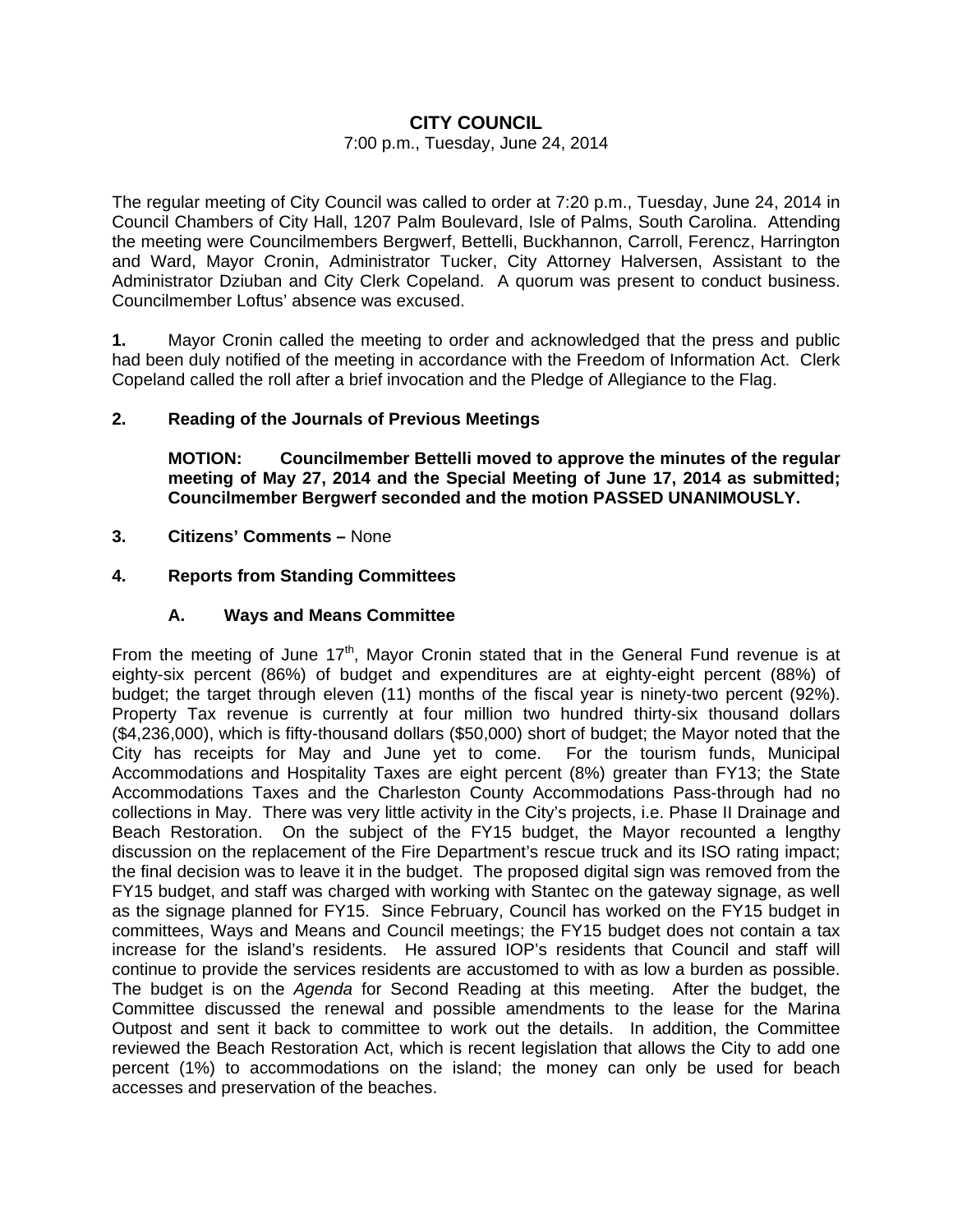City Council June 24, 2014 Page 2 of 18

**MOTION: Mayor Cronin moved to draft an ordinance, subject to a referendum, that will create the Beach Preservation Fee in line with the act passed by the legis lature; Councilmember Carroll seconded, and the motion PASSED UNANIMOUSLY.** 

**MOTION: Mayor Cronin moved to draft an ordinance that will implement the Fairness in Lodging Act**, **as authorized by the legislature; Councilmember Bergwerf seconded.** 

The Mayor explained that the act allows the City, by ordinance, to notify people who are renting their property without proper licensing or payment of taxes to the state, county or City and to implement a fine for those actions. The act also allows the City to work with the Department of Revenue on sharing of information relevant to people who are renting without paying the proper taxes.

# **VOTE: The motion PASSED UNANIMOUSLY.**

The next meeting of the Ways and Means Committee will be at 5:45 p.m., Tuesday, July 15<sup>th</sup>.

Councilmember Ward added that another possible referendum question for November about taking over the maintenance of the roads on the Island. Mayor Cronin indicated that he wanted to have further discussions at the next Ways and Means Committee meeting relative to how it would be funded and the restrictions imposed by the state about how the City could collect and fund it.

#### **1. Award of a contract to John Deere, in the amount of \$26,604.55, state contract pricing, for 2 ATVs for the Fire Department, included in the FY15 budget at \$26,620.00.**

 **MOTION: Mayor Cronin moved to award a contract to John Deere as detailed above; Councilmember Bergwerf seconded and the motion PASSED UNANIMOUSLY.** 

 **2. Award of a contract to St. Clair Signs in the amount of \$38,164.36 for 2 digital signs, included in the FY15 budget at \$35,000.** 

 **MOTION: Mayor Cronin moved to reject all bids for the digital signs; Councilmember Ward seconded, and the motion PASSED UNANIMOUSLY.** 

### **3. Discussion of Moving Public Works Operation to a Location off island**

Councilmember Ward said that he has been considering relocating the Public Works' functions off-island since he served on Council between 1988 and 1991; he stated that having visitors' first sight of the island as the Public Works facility was unpleasant at a minimum and that a steel-fabricated building could not be constructed on the island today. Before investing thousands of dollars making the site NPDES compliant, he asks that the City investigate the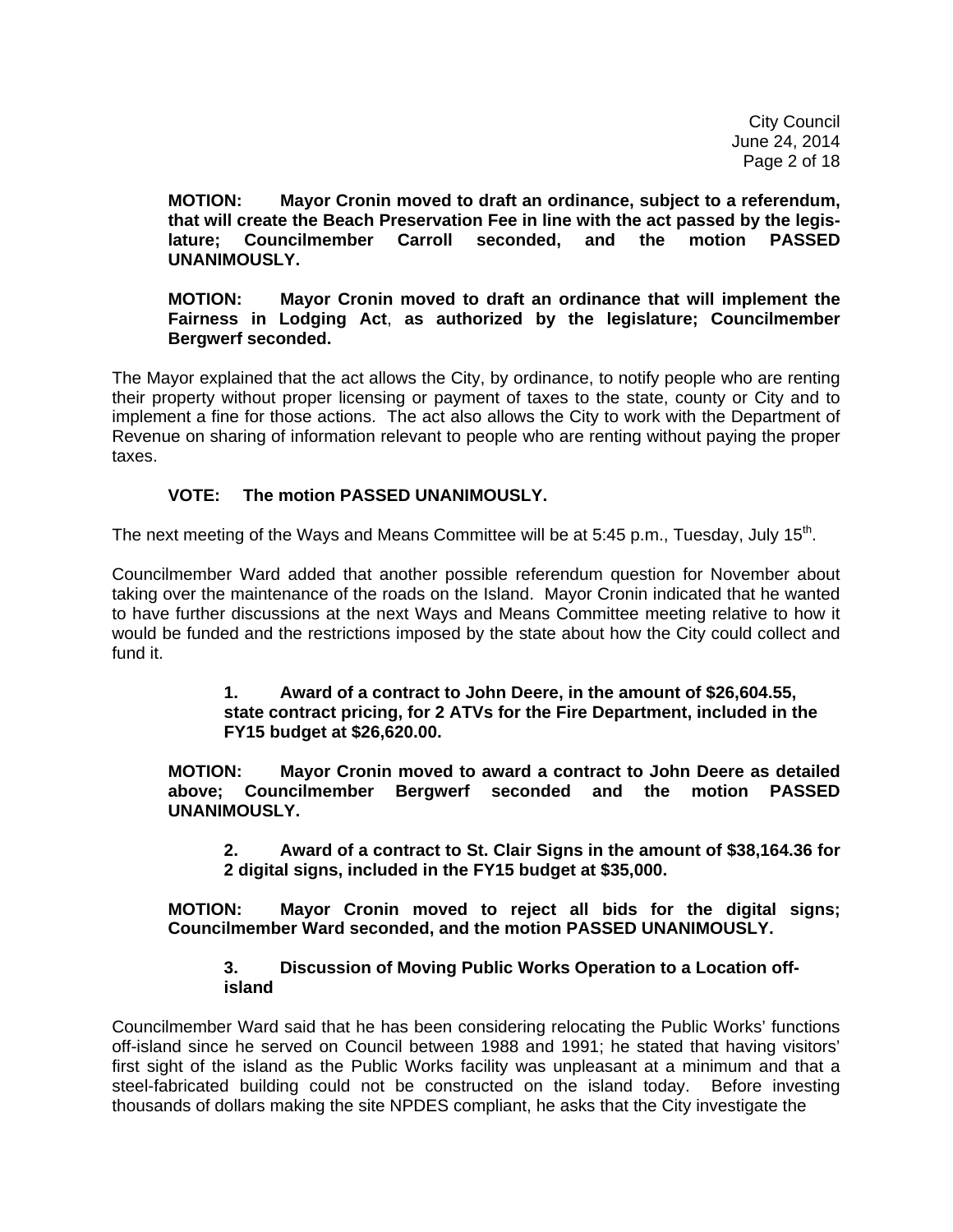possibility of moving this function off-island in the future. Councilmember Ward commented that the City could sell the property and the two (2) lots behind it at a major profit.

# **B. Public Safety Committee**

At the meeting of June  $5<sup>th</sup>$ , the Public Safety Committee also spent time discussing the FY15 budget, particularly the Reservation of Funds policy. The traffic counters will likely not be installed before June 30<sup>th</sup>; therefore, if not, the funding will be rolled into the FY15 budget. This Committee also discussed the proposed digital signs for the entrances to the island. An addition to the FY15 budget brought before the Committee were the ticket writers that the City purchased for the Police Department and have not been delivered. Although the company has indicated that they have the product, the Public Safety Committee has requested that the vendor attend the next Public Safety Committee meeting. If the City decides to go with another vendor, a placeholder has been put into the budget to pay for ticket writers while the City pursues reimbursement from the original vendor. Following up on concerns expressed by a Councilmember, the Committee discussed the need for an amendment to the animal control ordinance to prohibit the tethering of dogs. Chief Buckhannon expressed the opinion that, if situations of tethering a dog, such that the dog does not have proper food, water and shelter from the sun, charges against the owner/caretaker could be brought under the provision in the City's code under "Ill Treatment of Dogs." Chair Bettelli commented that having a dog on the beach in the heat of the day without sufficient water and/or shade was also cruel; he suggested that more public education was needed. The challenges of ingress and egress from the Island Center also was discussed; although the City Administrator was of the opinion that the configuration as it exists meets SCDOT requirements, she has asked SCDOT to come to the island to observe the problem first-hand. In addition, Councilmember Bettelli stated that golf carts on the sidewalk between 21<sup>st</sup> Avenue and the shopping center have become a problem, and there have been some near-misses. He anticipates the Police Department will be installing signs saying "NO GOLF CARTS ON SIDEWALKS." He also reminded golf cart owners that driving them on Highway 703/Palm Boulevard is illegal. The Public Safety Committee also unanimously approved the purchase of the ATVs for the Fire Department.

In May, Fire Department personnel responded to one hundred twenty-seven (127) calls; thirty (30) of them were EMS calls. In the first two (2) weeks of May, there were multiple water missions; eighteen (18) people were pulled out of rip currents and, for the month, a total of fortythree (43) were pulled out of rip currents or received other assistance. On May  $2^{nd}$ , personnel responded to a call in Wild Dunes reported as a two and a half (2½) week old baby that had stopped breathing and gone into cardiac arrest; when personnel arrived, the baby was blue and not moving, but Fire Department personnel revived him. Councilmember Bettelli reported that the Disaster Expo had been very successful; he also thanked Bob Maibach for organizing the event.

For the Police Department, Councilmember Bettelli reported that a Bobcat was stolen from Wild Dunes, and it has not yet been located. On May 31<sup>st</sup>, a safe was stolen from Wild Dunes reported to contain more than thirteen thousand dollars (\$13,000) cash; a suspect has been identified, and the detective is working on leads. A "Meet and Greet" was held May  $8<sup>th</sup>$  at 3504 Cameron Boulevard; this meeting was at the request of the residents, and fifteen (15) people attended. The first "Coffee with a Cop" was on May  $24<sup>th</sup>$  at Joe's to Go; officers met with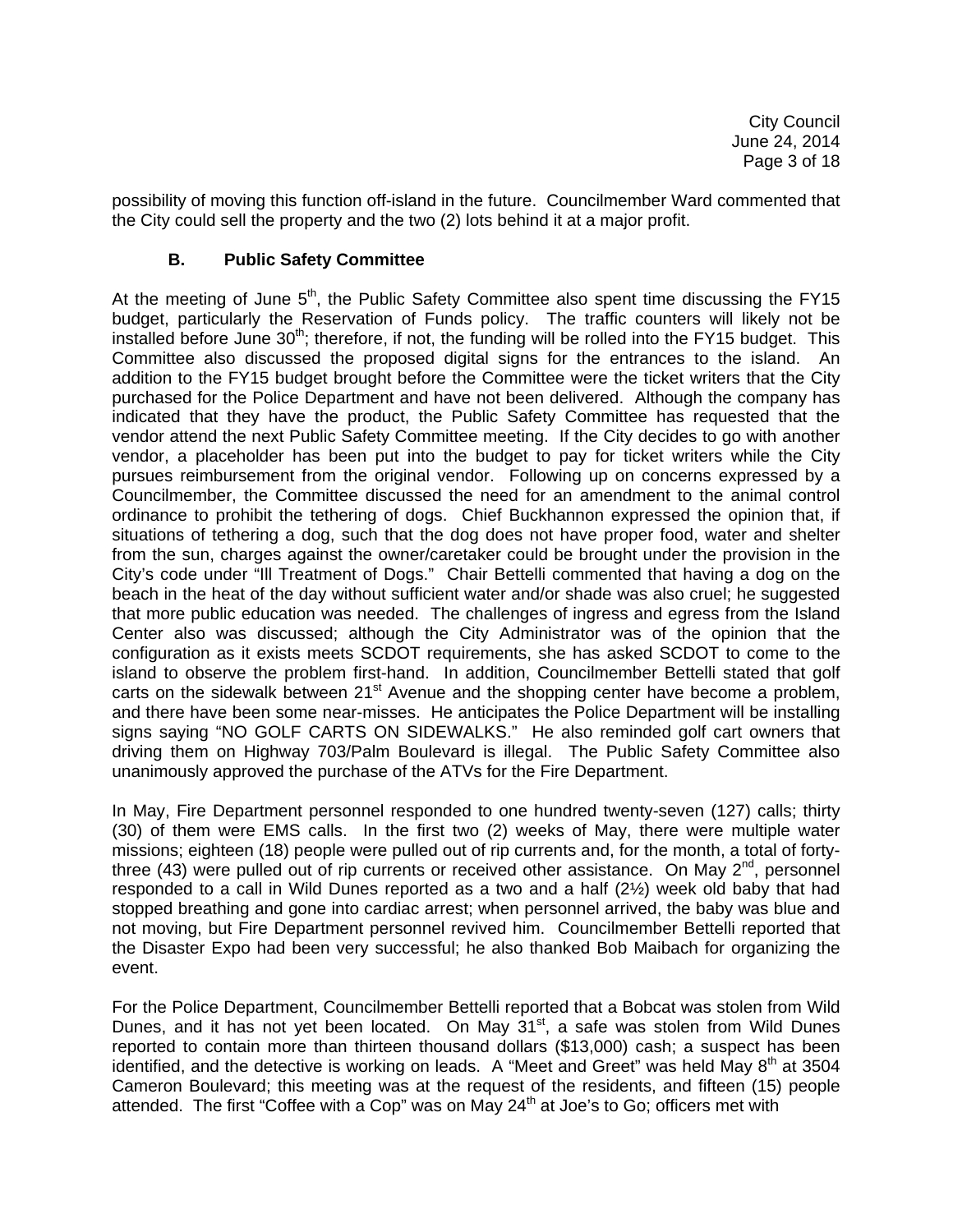City Council June 24, 2014 Page 4 of 18

approximately thirty (30) residents and visitors; the meeting lasted about two (2) hours. Chief Buckhannon reported Memorial Day traffic was not too bad; there were some backups, but the traffic did continue to flow. In addition, the Chief noted that the light at Rifle Range Road and the Connector has been adjusted for summer traffic on and off the island. During the month, dispatchers responded to six thousand one hundred thirty-two (6,132) calls; of that total, four thousand seven hundred ninety-nine (4,799) were for the Police Department. The officers had four hundred fifty (450) traffic stops; one hundred ten (110) stops resulted in tickets being issued. Officers wrote nineteen (19) warnings for noise violations and issued one (1) citation. Since the traffic on the island is challenging this time of year, Councilmember Bettelli urged island residents to be patient and to extra careful on Palm Boulevard. The Police Department has not yet hired the full complement of BSOs; Chief Buckhannon indicated that he was having trouble getting applicants who can meet all of the requirements of the job, i.e. background checks, lie detector tests, drug testing, etc. Chief Graham reported that, on Mother's Day, the island had five (5) wrecks and four (4) water missions in an hour and a half time span.

The next meeting has been scheduled for Thursday, August  $7<sup>th</sup>$  at 10:00 a.m. in the Conference Room.

Mayor Cronin noted that both the Police and Fire Departments produce monthly reports for City Council. He commented that he was glad that the City has added to the Fire Department staff because, through five (5) months of the year, fire calls are up twenty-four percent (24%) over the average of the prior four (4) years. The Mayor added that, from his observations, calls have not diminished in June.

# **C. Public Works Committee**

Councilmember Ward, reporting on the meeting of June  $4<sup>th</sup>$ , stated that, on May 23<sup>rd</sup>, personnel deployed the recycling bins on the beach; they are filling, so the experiment appears to be a big success. Garbage was down about ten (10) tons, and yard debris was up about ten (10) tons. The Committee then had a lengthy discussion of the FY15 budget and the Reservation of Funds policy; the discussion culminated in a motion from Councilmember Ferencz to defer the replacement of the rescue truck to FY16 and to reduce the FY14 and FY15 reservations of funds for the truck to half the purchase price or one hundred fourteen thousand for hundred fifty dollars (\$114,450). In the course of discussion, the Committee agreed to withdraw the motion and to make the motion a recommendation to the Ways and Means Committee. Under "New Business," the Committee discussed complaints from Wild Dunes residents relative to the CAToperation, which is the claw-fronted vehicle that picks up the debris and puts it in the truck, which is normally a three (3) person operation. Director Pitts has studied the situation and The problem is, in the Director's opinion, the paper bags; with the paper bags, the operator must close the claw at the bottom of the bags to get the bags into the truck; the case in point was on Shad Row where there were approximately one hundred fifty (150) bags at one (1) residence. When the Mayor was informed of the situation, his thoughts that, possibly, the Community Association should hire someone to follow behind the City's crew. On the subject of the additional Front Beach lighting project, which is enthusiastically supported by the Committee, decisions were made for the poles and fixtures; with this done, SCE&G can move forward with the layout, photometrics and estimates cost of the project. SCE&G will be paying half (½) the cost of this project through the Non-standard Service Clause: Treasurer Suggs commented that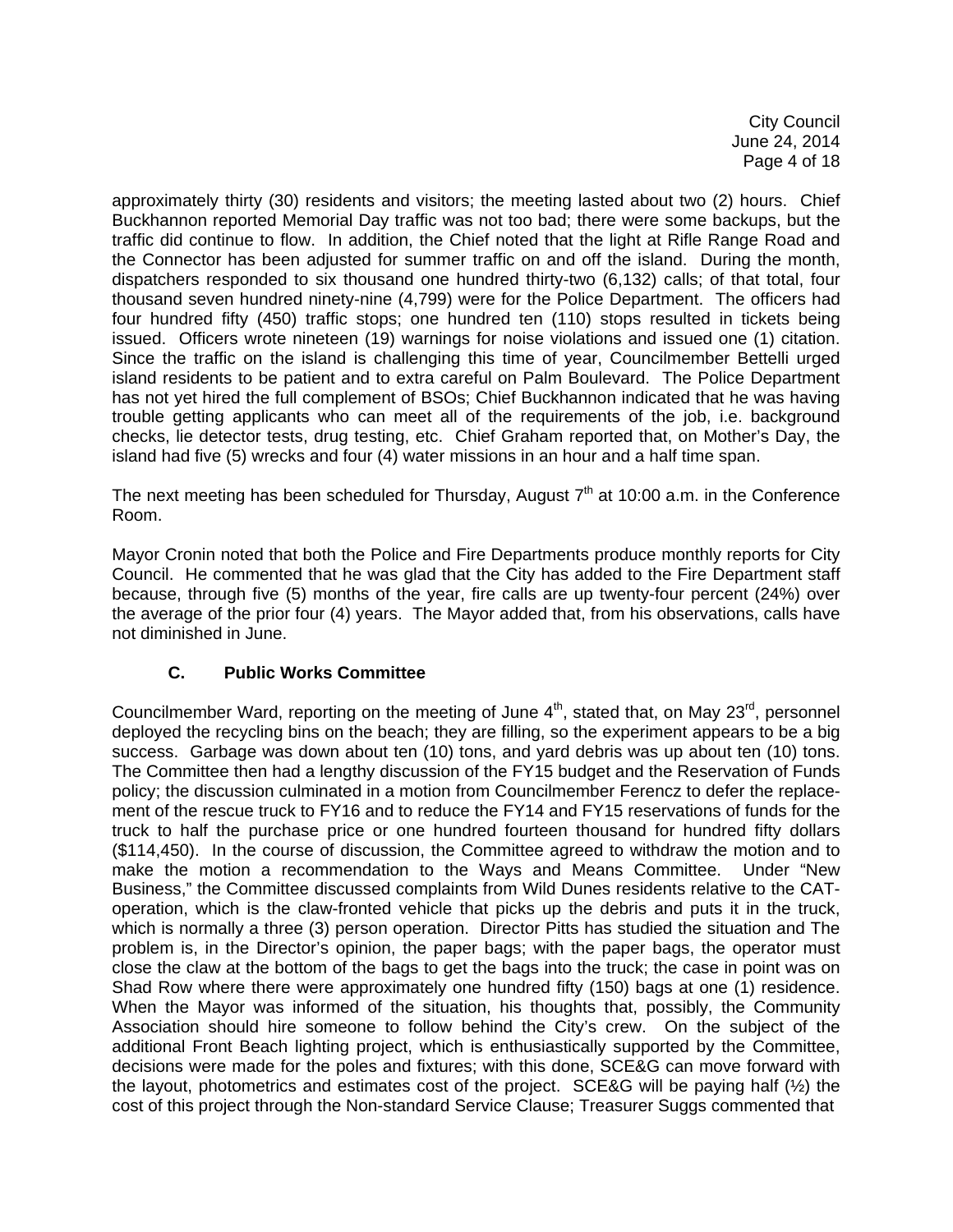City Council June 24, 2014 Page 5 of 18

the City has budgeted seventy-five thousand dollars (\$75,000) for the undergrounding of lines and fifty thousand dollars (\$50,000) for Front Beach lighting which Mr. Westmoreland of SCE&G has indicated that should be sufficient to complete the project. Councilmember Loftus repeated that he wanted to ensure that the infrastructure in this project will support future lighting enhancements at Front Beach. Director Pitts informed the Committee that 43<sup>rd</sup> Avenue alley and 45<sup>th</sup> Avenue alley were paved by the IOP Water and Sewer Commission.

The next Public Works meeting will be at 5:30 p.m. on Wednesday, August  $6<sup>th</sup>$  in the Conference Room.

# **D. Recreation Committee**

Reporting on the meeting of June 2<sup>nd</sup>, Councilmember Carroll explained that a minor incident occurred at the Middle School Dance held May 30<sup>th</sup> and that, over the summer, the Recreation Department staff will take a hard look at the middle school dances to determine whether there is a better way. Adult sports activities have concluded and tournaments were held. The final game in the youth baseball program will be on Monday, June  $2^{nd}$ ; thirty-four (34) youths participated; a total of two hundred thirty-one (231) children participated in one (1) of the baseball programs offered by the Recreation Department. Director Page stated that an athletic camp is planned every week of the summer, except the week of July  $4<sup>th</sup>$ ; there will be a soccer camp, basketball camp, multi-sport camp, girls' volleyball and lacrosse camps, and boys' lacrosse camp. Many programs have ended until the fall, but there are also many that will continue through the summer, i.e. BOSU, mah jongg, yoga, and Zumba. The Piccolo Spoleto Sand Sculpting Contest will take place on Saturday, June 7<sup>th</sup> along Front Beach; more teams have signed up for this year's event than have ever registered this far in advance. All sessions of Camp Summershine are full; counselors reported to work on June  $2<sup>nd</sup>$  to prepare lesson plans and activities for the eight (8) weeks of camp. Wee Camp for three to five (3-5) year olds is also full and will run simultaneously with Camp Summershine. Director Page reported that the oak trees along 27<sup>th</sup> Avenue have been planted. The IOP Beach Run will take place on Saturday, July 19<sup>th</sup> and will again have a 10K run, a 5K run/walk and Youth Fun Runs. In the Recreation Committee's review of the FY15 budget and the Reservations of Fund Balance policy, Councilmember Carroll noted that the Recreation Department's operating budget for FY15 has a three percent (3%) increase, which is the result of increases across all City departments, such as wages, insurance, workers' compensation, retirement, etc. One (1) capital project, rehabilitation of the ball fields, is in the budget; in order to accomplish this in FY15, funding will be evenly divided between the Capital Projects and Recreation Building Funds. Councilmember Harrington brought up the topic of beaches that qualify as approved under the American with Disabilities Act; this generated a good deal of conversation between Committee members and the City Administrator.

The next meeting of the Recreation Committee will be at 10:00 a.m. on Tuesday, August  $5<sup>th</sup>$  in the Conference Room.

# **E. Personnel Committee**

From the meeting of June  $3<sup>rd</sup>$ , Councilmember Ferencz reported the first item of business discussed by the Committee was the vacancies on the Planning Commission, Code Board of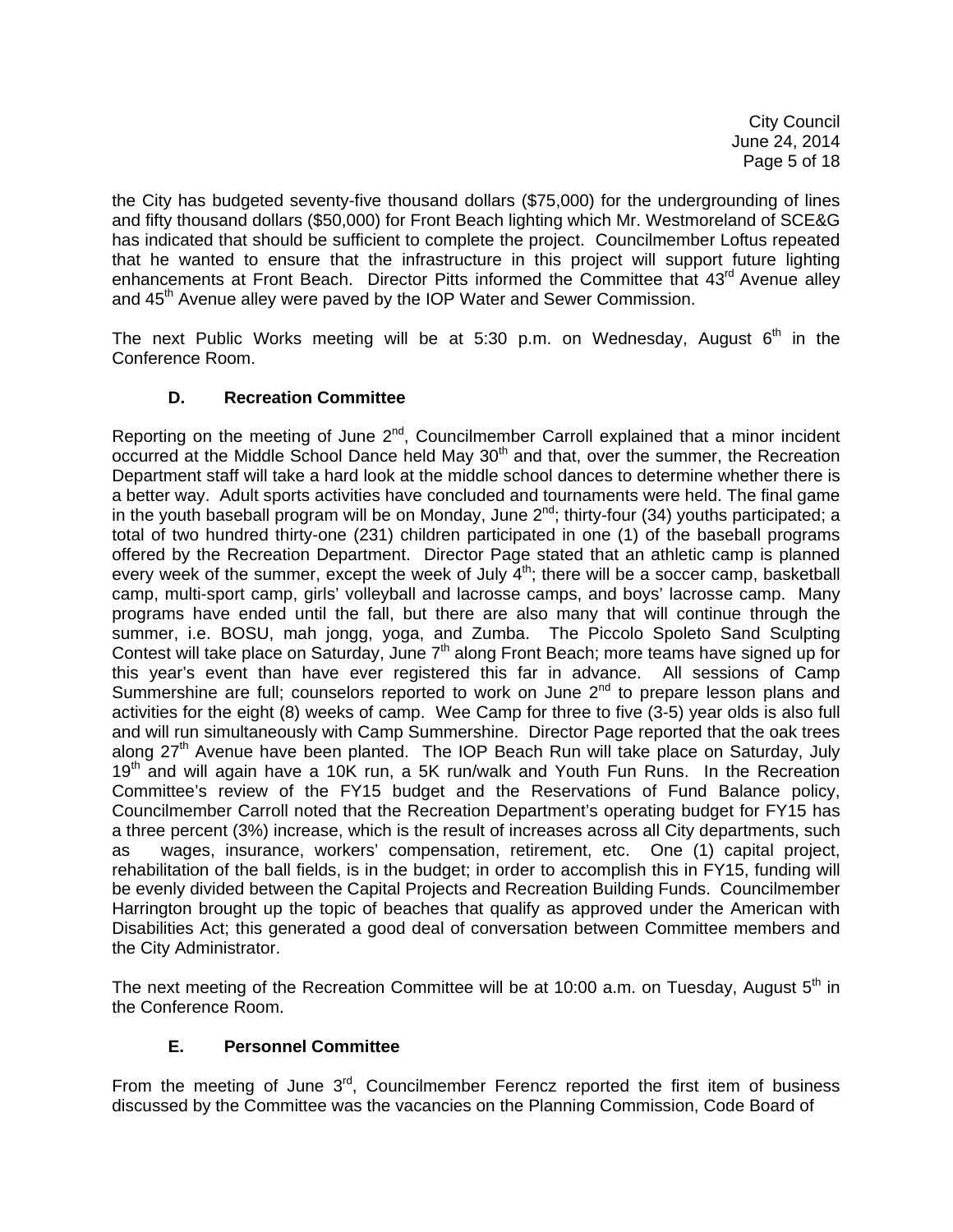City Council June 24, 2014 Page 6 of 18

Appeals and the Board of Zoning Appeals; members reviewed the applications and interview summaries – not available for all candidates – of the island residents who are in the pool of applicants. The Committee moved to appoint William Mills to the Planning Commission to fill the unexpired term that concludes at the end of the year.

# **MOTION: Councilmember Ferencz moved to appoint William Mills to the Planning Commission; Councilmember Bettelli seconded and the motion PASSED UNANIMOUSLY.**

The Committee had a lengthy discussion about the City's committee structure and concluded that, for procedural reasons, committees cannot be expanded. By remaining with three (3) Councilmembers, the committee chair is challenged to have other Councilmembers feel that they have sufficient information on which to base a decision on an issue reviewed and studied by that committee. Currently, only two (2) departments have personnel vacancies; the Recreation Department is looking for a Recreation Supervisor and three (3) part-time recreation assistants. The Police Department expects to hire one (1), possibly two (2), BSOs, one (1) patrol officer and one (1) animal control officer. The Personnel Committee also had a lengthy discussion about the FY15 budget and the Reservations of Funds policy. The Committee also discussed adjustments to frozen wages and adjustments to comparative wage ranges; staff presented several options to the Committee. In the end, the Committee recommended implementing all recommendations until January 1, 2015 and replacing other recommendations with an increase in the minimum and maximum wage ranges for all positions effective January 1, 2015 from forty percent (40%) to fifty percent (50%). The Councilmember reminded the Committee that they were given a timeline in January of goals that the Committee intended to complete in 2014; she noted that, in June, the Committee was to determine measurable goals for calendar year 2015 for City Administrator's position and to create a first draft. The Chair suggested that the Committee begin in July by looking at the City Administrator's evaluation tool. Councilmember Ferencz announced that the following employees were Safety Sweepstakes winners for May: Holly Norton from the Recreation Department, Joseph Ancrum from Public Works, Dylan Reynolds for the Police Department and Chris Fassos from the Fire Department.

The Personnel Committee's next meeting will be at 10:00 a.m., Tuesday, July 1 in the Conference Room.

# **F. Real Property Committee**

In Councilmember Loftus' absence, Administrator Tucker reported on the Committee's meeting of June  $10<sup>th</sup>$ . The June meeting was a joint meeting with the Planning Commission for the purpose of tasking the Planning Commission with looking at the marina enhancement endeavor and working toward coming up with a comprehensive, multi-disciplinary request for proposals (RFP). Going forward they will be working with the selected consultant on identifying phases for marina enhancement, prioritizing the need and costs of each, as well as doing a *pro forma*  showing how the City could pay for those needs and maximize revenues generated at the marina by adjustments to some of the relationships there. This discussion consumed more than half of the two and a half (2½) hour meeting; other contributors to the discussion were some of the marina tenants and consultants John Tarkany and John Shaffer. The Administrator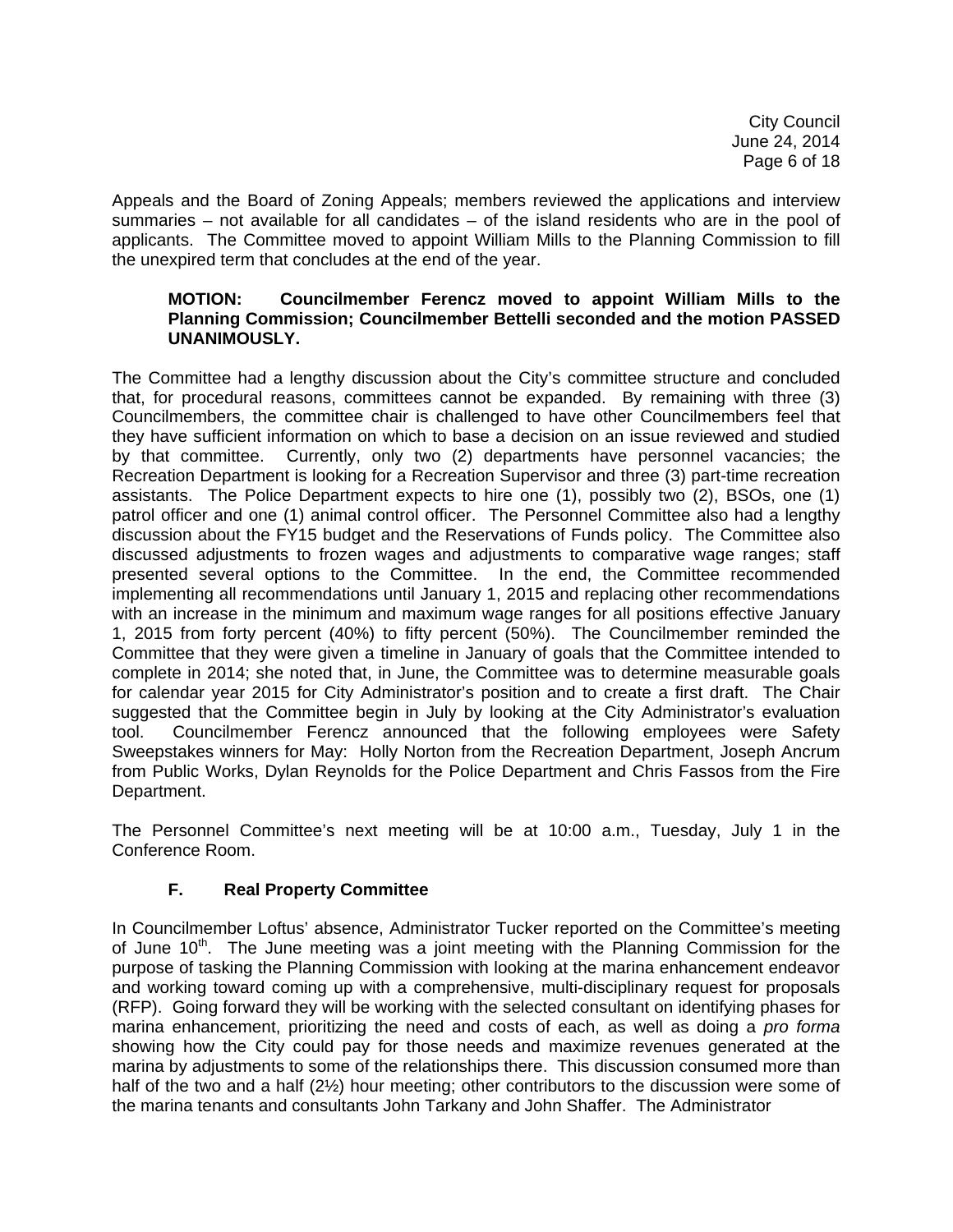City Council June 24, 2014 Page 7 of 18

commented that she expects the Planning Commission to begin their work at the next meeting, which is an indicator of the need to fill the vacant seat. As all other committees, the Real Property Committee took another look at the FY15 budget and Reservations of Funds policy; the Committee also talked about the possible up-coming beach restoration project on the north end of the island. A shoal is attaching which causes dramatic activity until it attaches; as it begins to get closer, the City and the stakeholders have the opportunity to assist Mother Nature by taking that sand that is close and spreading it along the shoreline to restore the beach to a healthy condition. The Committee approved a motion to put two hundred thousand dollars (\$200,000) in the FY15 budget out of money in reserve in the Beach Maintenance Fund. The lease for the Marina Outpost will renew in January 2015; the tenant has expressed a desire to use one (1) of two (2) remaining five-year (5 yr.) extensions. The Committee moved to accept the renewal and to amend the lease to include a detailed list of City-owned property. After subsequent discussions at the Ways and Means meeting, the matter has been sent back to the Committee to work out the amendment details.

The Real Property Committee will hold its next meeting at 5:30 p.m. on Monday, July  $7<sup>th</sup>$  in the Conference Room.

# **6. Reports from City Officers, Boards and Commissions**

- **A. Accommodations Tax Advisory Committee** no meeting in June
- **B.** Board of Zoning Appeals no meeting in June
- **C. Planning Commission** met with the Real Property Committee
- **D. Update on Charleston Visitors Bureau and Charleston Area Regional Transportation Authority**

Mayor Cronin stated that, periodically, the efforts from the Charleston Visitors Bureau (CVB) and on CARTA are reviewed. From the board meeting for the CVB on May  $28<sup>th</sup>$ , airport passenger traffic is up by eight percent (8%) for the first reporting period of the year. The board approved a budget of thirteen million three hundred thousand dollars (\$13,300,000) for their efforts for the coming year; three and a half million (\$3,500,000) is destination-specific marketing money that was awarded by the state from the twelve million dollars (\$12,000,000) allocated for distribution between the municipalities that can demonstrate, through their own funding, a match of two dollars (\$2) for every dollar. The Travel Council, which is a subset of the CVB, is open for membership to anyone who is in the food, lodging or travel business,; therefore, their business gets proper recognition. Participation has increased by over twentyfive percent (25%) since last year. JetBlue has opened its leg between Charleston and Washington, and competing airlines have adjusted their rates accordingly. On June  $9<sup>th</sup>$  and  $10<sup>th</sup>$ , the CVB hosted over one hundred fifty (150) international golf tour operators, a fairly large group of people who book golf tours for other people. In their two (2) day stay, they had the opportunity to play the Ocean Course. The CVB is making progress on a vacation rental report; they are trying to get a handle on vacation rental activities in the greater Charleston area and, with cooperation from the College of Charleston, are now producing a report looking at vacation rentals at the Isle of Palms, Folly Beach and Kiawah. If they can get enough participation from property management companies here, they may be able to provide a report that could be island specific; it is a fairly detailed report showing the inventory of bedrooms, one through five (1-5), the number of nights sold, the sold-rate, the average daily rate charged per property, etc.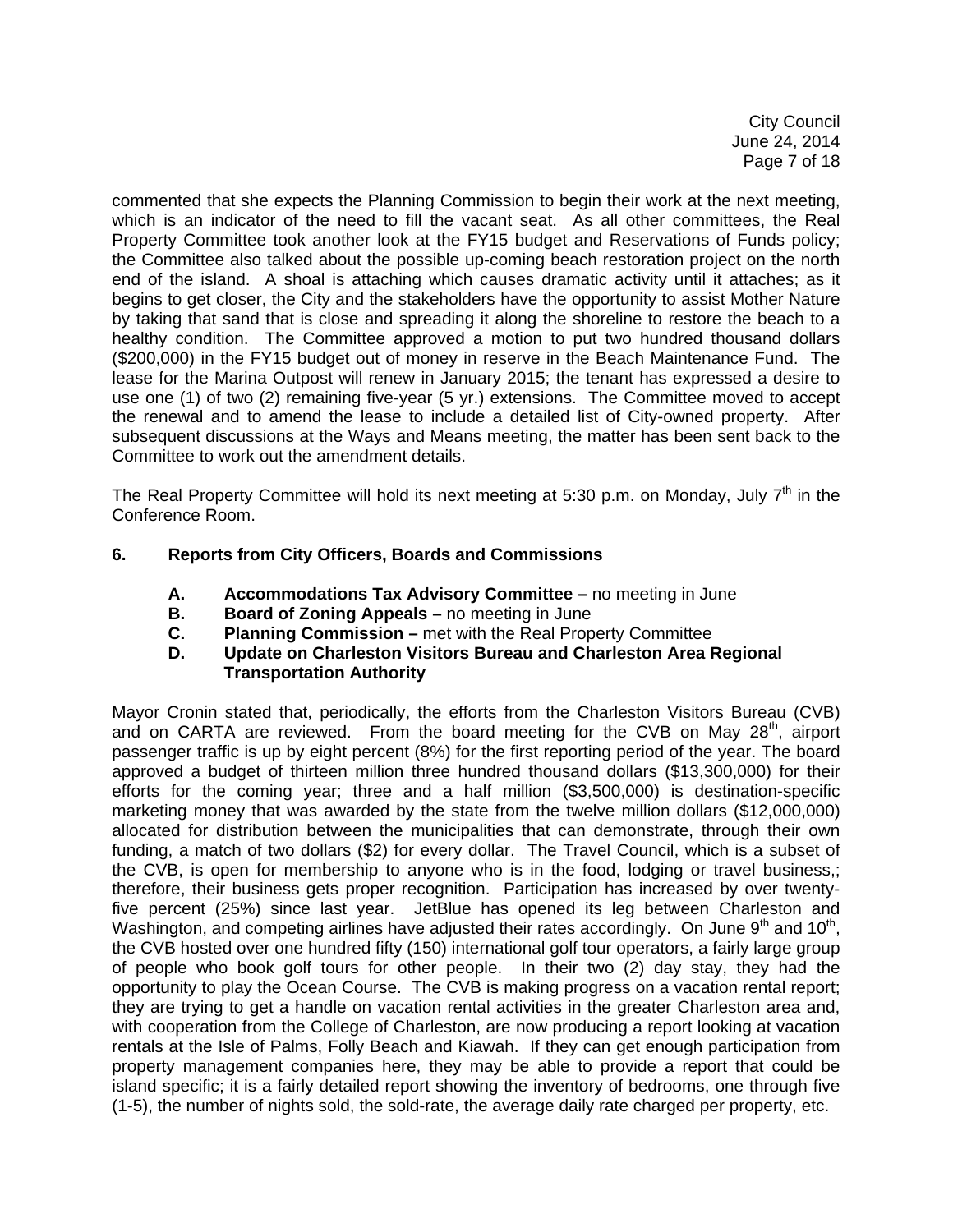From information gathered over two (2) years for the three (3) beach communities, the average daily rate vacationers are paying through May of this year is up substantially from last year.

As the City's representative to the CARTA Board, Councilmember Bettelli reported, from the board meeting of June 18<sup>th</sup>, that Jeff Burns, formerly of the Berkley, Dorchester and Charleston Council of Governments, has been named the interim Executive Director. The Board is working on the FY15 budget; the budget is approximately twenty-eight million five hundred thousand dollars (\$28,500,000). As in the past, the budget will be sent to participating municipalities for approval. On the subject of the North Charleston Intermodal facility, it will be located at the Amtrak loca-tion on Gaynor Avenue. A public hearing was held on June  $16<sup>th</sup>$  to gather input from the residents of that area; questions posed were about the roads nearby and how they would be impacted. The Intermodal facility will serve Amtrak, Southeastern Stage and taxis; at the present time, the Amtrak terminal is only open when a train is arriving or departing. The proposed Intermodal facility will be operating almost twenty-four (24) hours a day and security will be on-site. The current plan is to advertise for bids in April 2015. Councilmember Bettelli reported that all CARTA routes are reviewed on a monthly basis for ridership; ridership for May was four hundred thirty-one thousand two hundred one (431,201), which was an increase of three point nine percent (3.9%) over last year, and revenue was up twenty percent (20%). System-wide cost per passenger was a dollar seventy-three cents (\$1.73); last year's cost was a dollar eighty-one cents (\$1.81). The fare box recovery for the system last month was thirty-six point four percent (36.4%); in public transit systems, the fare recovery approaching thirty percent (30%) is considered to be doing well.

Councilmember Ward stated that he appreciated these two (2) reports, which have not been offered in the past, and they hopes become a regular part of the agenda.

Mayor Cronin commented that the Isle of Palms may be removed from the CARTA board; there are certain requirements under federal law relative to the urban boundary, and that line has been moved requiring an amendment to the charter. Kiawah, Sullivan's Island and the Isle of Palms get no service from CARTA, yet serve on the CARTA board; in order to include Summerville and others, it may be necessary to drop a few or put them in rotation. The outcome is unknown.

Councilmember Carroll voiced the opinion that, in the future, the City must continue to think outof-the-box when it comes to beach traffic; therefore, he would like to see CARTA bring people to the beach instead of so many cars.

Councilmember Bettelli responded that there had been a CARTA route to the island a couple of years ago; there was very little, if any, use of the route so it was discontinued. Another issue was a loading location in Mount Pleasant where people would be allowed to park.

The Mayor said that he, Councilmembers and staff were well attuned to trying to get people to take other modes of transportation to the beach.

# **7. Reports from Special or Joint Committees –** None

#### **8. Petitions Received, Referred or Disposed of –** None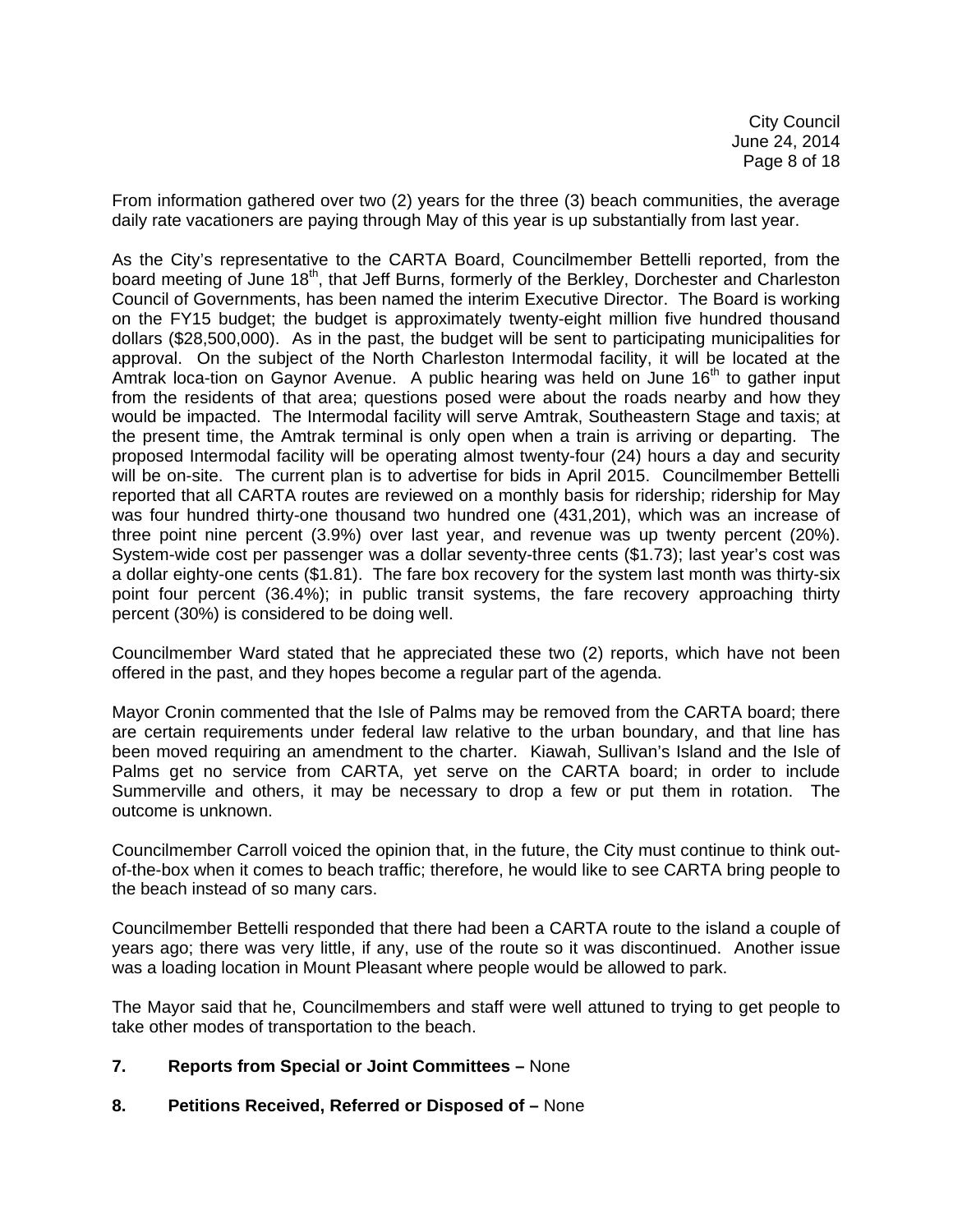City Council June 24, 2014 Page 9 of 18

#### **9. Bills Already in Possession of Council**

 **A. Second Reading of Ordinance 2014-03 – An Ordinance to Raise Revenue and Adopt a Budget for the City of Isle of Palms, South Carolina, for the fiscal year Beginning July 1, 2014 and Ending June 30, 2015.** 

 **MOTION: Mayor Cronin moved to amend Ordinance 2014-03 to change to the "pink" budget that received First Reading to the FY15 "purple" version; Councilmember Bettelli seconded and the motion PASSED UNANIMOUSLY.** 

#### **MOTION: Mayor Cronin moved to waive the reading and adopt for Second Reading of Ordinance 2014-03, the budget beginning July 1, 2014 and ending June 30, 2015; Councilmember Bergwerf seconded.**

Councilmember Buckhannon noted that this was a good budget and that every year the City was getting closer and closer having to find other revenue generators. The majority of the City's expenses were personnel expenses, and the City's employees did a wonderful job. According to Councilmember Buckhannon, these expenses included a payroll adjustment for the Fire Department, and, since Council felt bad that not all employees got that raise, the City has its own in-house union bosses that managed to automatically expand payroll and to increase wages. The budget impact to this next budget year was approximately twenty-four thousand dollars (\$24,000), but the impact down the road is going to be substantial.

# **VOTE: The motion FAILED on a tie vote of 4 to 4; Councilmembers Buckhannon, Carroll, Ferencz and Ward cast the dissenting votes.**

When asked what the next step should be, Administrator Tucker stated that a member of the dissenting side could make a motion for reconsideration to make recommendations to alterations they would want to make to the "purple" FY15 budget in order to get the job done tonight. The alter-native is to schedule another special meeting; however, if the attendance is the same, the result will likely be the same on this version of the budget unless someone changes his/her mind or could be convinced otherwise between now and the date of the special meeting.

Mayor Cronin stated that he did not want to shut the City down on June  $30<sup>th</sup>$ .

# **MOTION: Councilmember Buckhannon moved to reconsider the "purple" version of the FY15 budget; Councilmember Ward seconded and the motion PASSED on a vote of 7 to 1 with Councilmember Bergwerf casting the "nay" vote.**

Councilmember Buckhannon referred to page 43 in the budget to the City's contribution of two hundred thousand dollars (\$200,000) to the new beach restoration project. This money would be a transfer from the Beach Maintenance Fund, which was a savings in reserve for future beach maintenance, to the Beach Restoration Fund. He understood that there is a small section on the north end of the island that needs restoration, and he was glad that the City could use some of the new legislation to put funds in reserve for that purpose. He noted that the City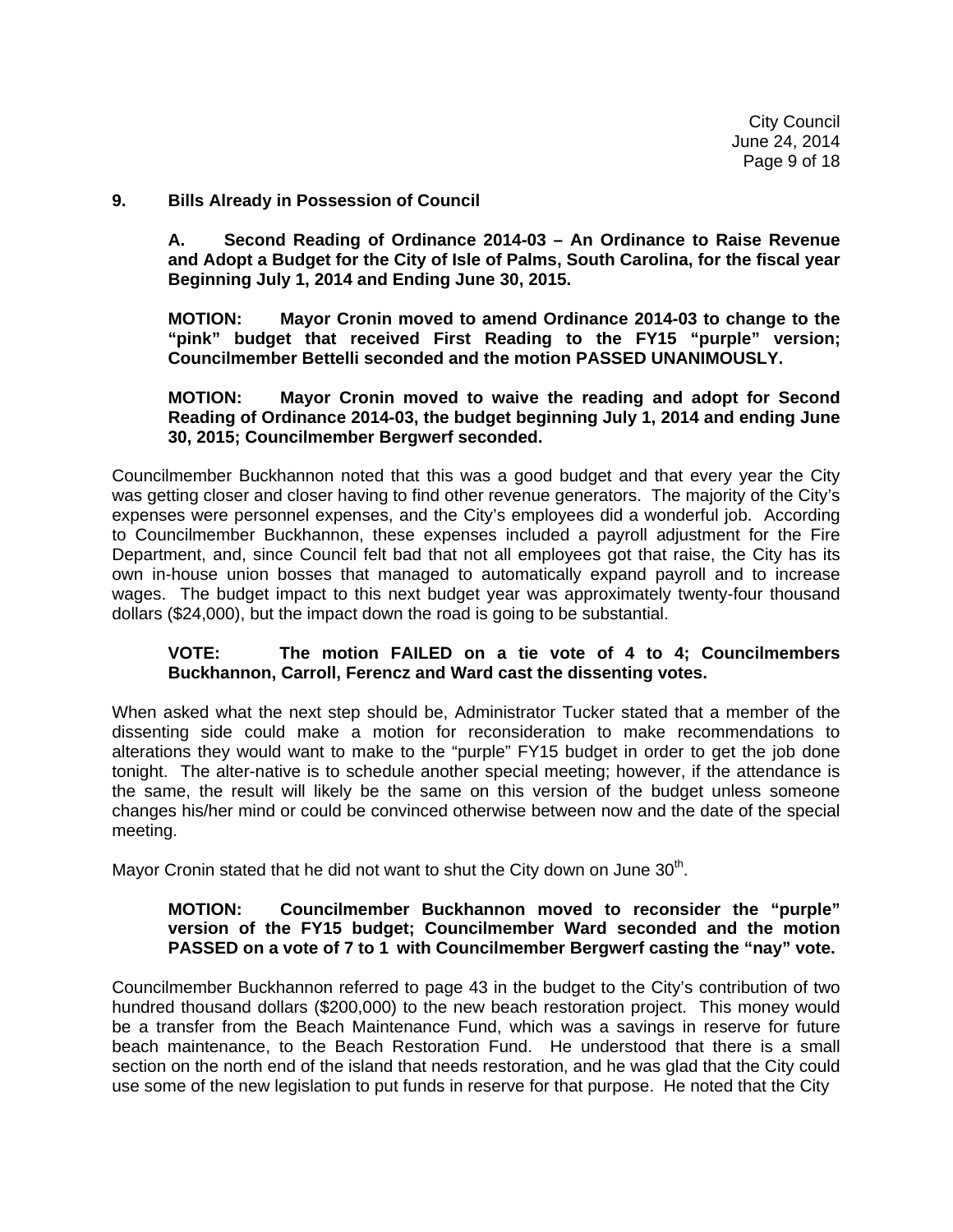had recently paid off the note for sand and he was reluctant to spend more money on sand at this time.

#### **MOTION: Councilmember Buckhannon moved to reduce the City's contri bution to one hundred thousand dollars (\$100,000); Councilmember Ward seconded.**

Mayor Cronin noted that the project referred to has been budgeted for one million two hundred sixty-five thousand dollars (\$1,265,000); the City's participation would be twenty percent (20%), or less, which matches the City's participation in the past. This motion represents ten percent (10) of the project and would come from accommodations tax money that comes from the area in question.

Councilmember Buckhannon commented that accommodations tax money comes from the entire island.

# **VOTE: The motion FAILED on a tie vote of 4 to 4; Councilmember Bettelli, Harrington and Bergwerf and Mayor Cronin voting in opposition to the motion.**

Councilmember Ward stated that this was the third year he has worked on the City budget and added that last year was the most frustrating in the years he has served the community. This was because nobody wanted to budge on anything. He noted that the City needed to reduce spending; in his opinion, the City was heading down a tunnel that does not have a light at the end. Next year is a reassessment year, and people he has spoken to give every indication that more revenue, which translates to property tax increase for the residents, is on the table. He stated that this is not the time to raise property taxes because the City's tourism-related funds continue to increase, but the City's spending goes up and up – higher than the revenues that are coming in. Several Councilmembers have offered several adjustments that were not necessarily material to this budget, but it would give citizens the message that City Council is trying to defer and cut expenses as much as possible. Based on his quick calculations, from the "pink" budget to the "purple" budget, expenditures in the General Fund have increased, General Fund transfers have gone down some, Capital Projects Fund expenditures have increased, only Accommodations Tax Fund expenditures have been reduced. He stated that, in his opinion, there have been no negotiations in the budget process; everyone stood firm and would not consider it. He reiterated his earlier statement that the City was headed for a tax increase next year if the City does not reduce expenditures. He understood that tourism funds were used to fund operating expenditures, but that the City could not continue to spend more than it takes in.

### **MOTION: Councilmember Ward moved to defer the acquisition of the rescue truck to FY16; Councilmember Carroll seconded.**

The Mayor acknowledged that this purchase has been discussed *ad nauseam* at last week's Ways and Means meeting; he did not know what additional information could be provided.

Councilmember Bergwerf commented that the money has already been set aside for this vehicle, and, by delaying the purchase, the cost will increase significantly. She questioned that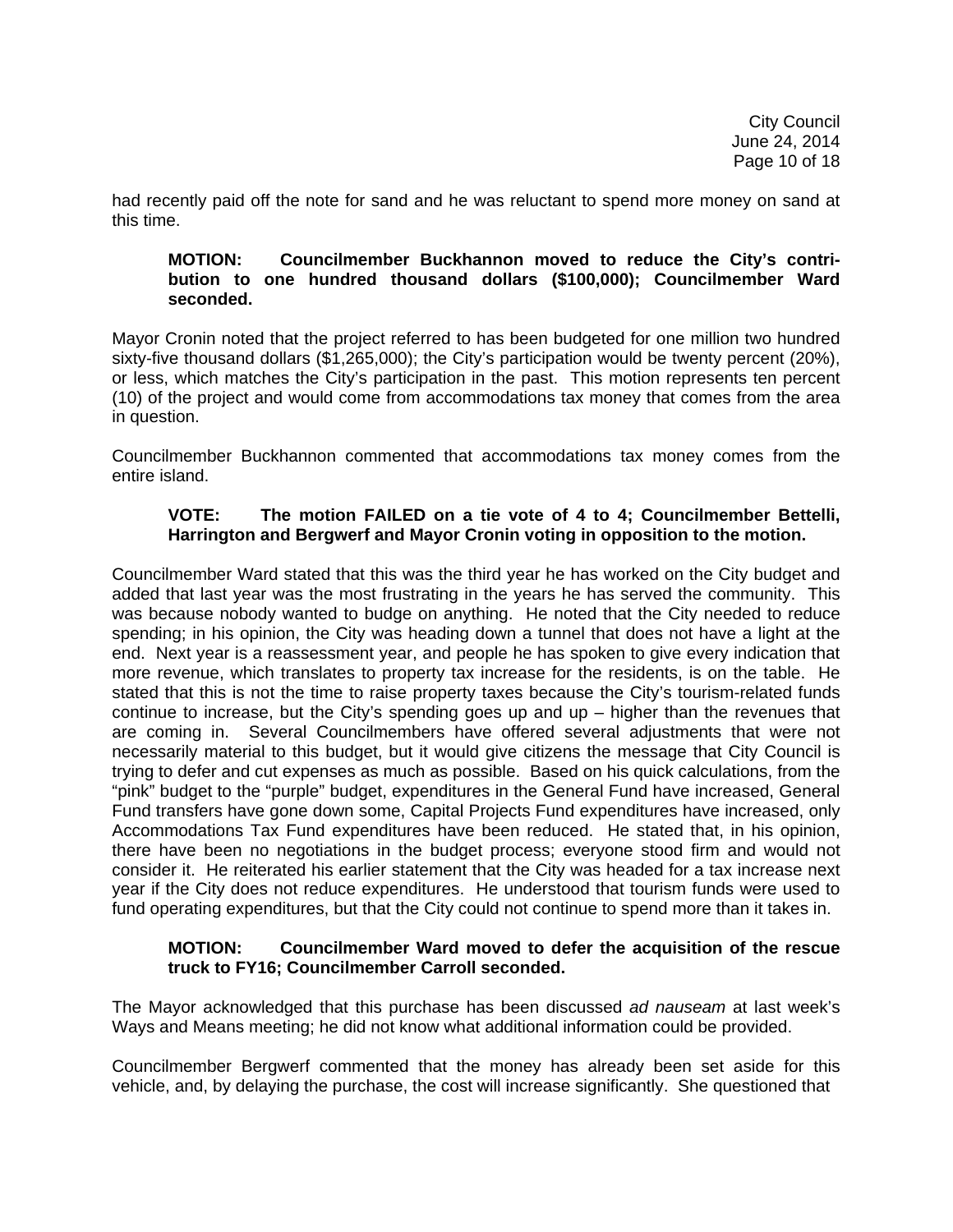City Council June 24, 2014 Page 11 of 18

this would result in a savings to the budget; she suggested that the Front Beach lights be cut from the budget since it would provide a reduction in expenses.

Councilmember Ferencz stated that, in conversations with Chief Graham, the Chief had acknowledged that she could keep the rescue truck running for an additional year with new springs and five to ten thousand dollars (\$5,000-10,000) of repairs; therefore, since the Chief said it could wait, the City should follow the Chief's recommendation.

Mayor Cronin remembered the end of that discussion when the Chief commented again that putting off the purchase for a year will cost the City fifteen percent (15%) more. The Mayor questioned that, if the City put the maintenance into the vehicle and paid fifteen percent (15%) more in a year, how was there a savings in the budget.

In Councilmember Ferencz' opinion, if the repairs are done and the springs replaced, the vehicle would not have to be replaced. She repeated the facts that the truck has only forty thousand (40,000) miles on it and is sixteen (16) years old. The Councilmember voiced confidence that, with the repairs, this vehicle will last two (2) more years, especially since it is not used every day.

Councilmember Carroll remembered that, when the City decided to stop leasing large vehicles for the Police and Fire Departments and to reserve funds for the purchase of them, staff cautioned City Council that the start-up years were going to be rough financially for the City. He stated that this motion was to delay these acquisitions in the first couple of years to allow the City to create the reserves, but to keep the City on a good fiscal track.

Councilmember Harrington asked Chief Graham again speak to Council on the need for this truck since she was the expert. If Council was worried about the impact of reserving the funds to pay for the vehicle, Council should decide to lease it to keep the budget lower.

Councilmember Ward commented that the City cannot do everything that the City wants to do; he stated that he does not see the FY15 budget as a lean budget. He asked for compromise and added that if Council was not willing to compromise, they were not doing their jobs for the citizens.

Counting on her memory, Councilmember Ferencz noted that the City is scheduled to make two (2) major equipment acquisitions in FY15; she indicated that the suggestion was to delay one  $(1).$ 

Chief Graham acknowledged saying that she could keep the rescue truck running for another year, but the cost to do that is a minimum increase of fifteen percent (15%), and, if it was to be delayed another year, the cost will again increase by a minimum of fifteen percent (15%). The Chief reminded Council that the Fire Department has two (2) ladder trucks and a fire truck on the schedule for replacement following closely behind this truck.

Councilmember Ward expressed disbelief at the increases for this vehicle. Chief Graham said that there was a jump in the price in 2009 and 2010; in addition to the jump of the standard fifteen percent (15%), there was an increased cost because of changes to emissions by the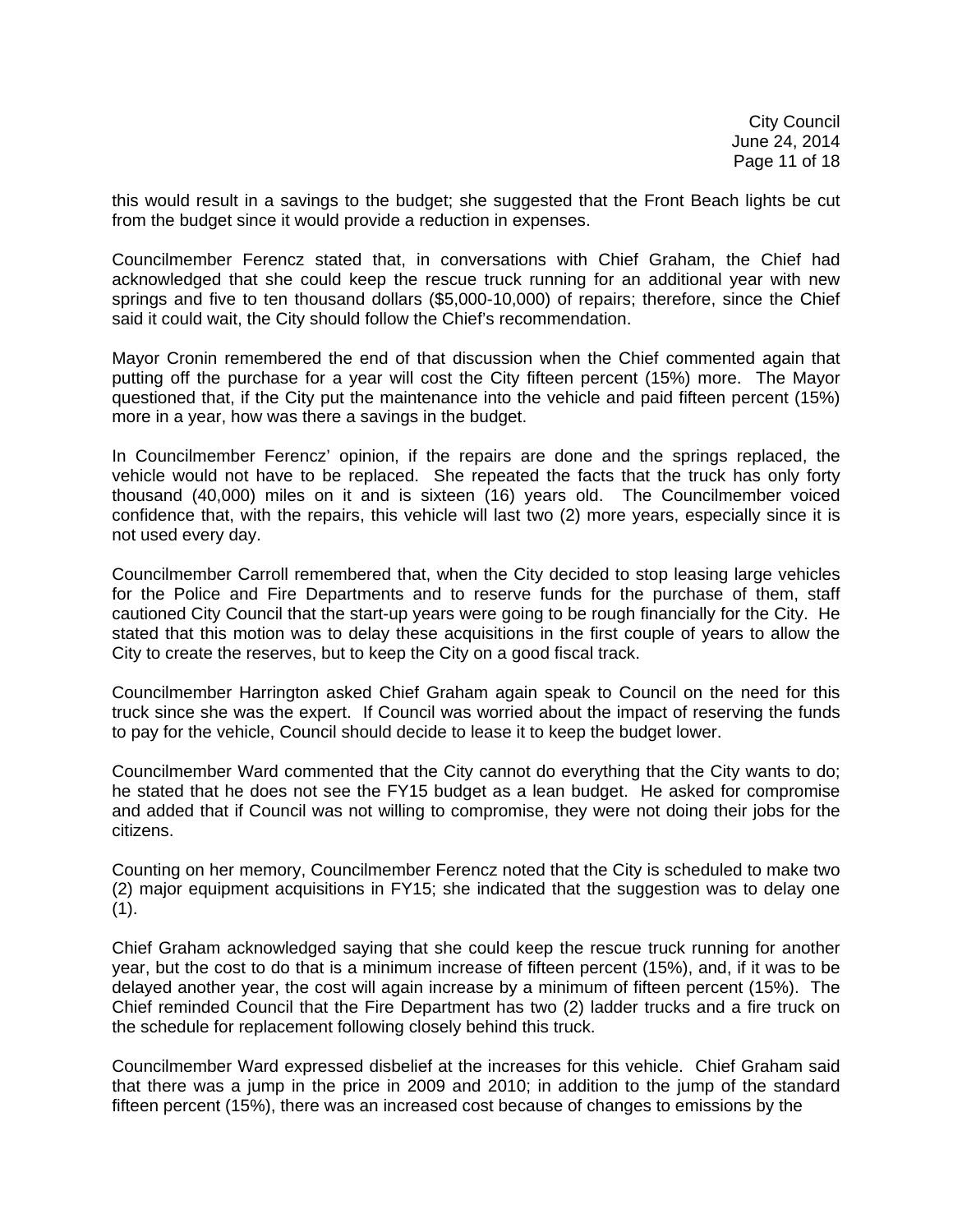City Council June 24, 2014 Page 12 of 18

Environmental Protection Agency (EPA). The 2009 truck that the City now has had a significant increase, but to avoid another jump, the City bought it a couple of months early to avoid a forty thousand dollar (\$40,000) increase over the normal fifteen percent (15%) increase. The Chief commented that the National Fire Protection Association (NFPA) also has changes every year.

Answering Councilmember Ward's question, Chief Graham said that she does not know exactly when the process of large price increases began, but she noted that there are significant changes between 1999, 2003 and the 2009 trucks that are visible to the untrained eye. The Chief recalled that the purchase of the 2009 truck was moved up a year specifically to avoid a major price increase due to changes implemented by both the NFPA and the EPA over the expected fifteen percent (15%) annual increase. The Chief reported that today the cost of a ladder truck exceeds a million dollars (\$1,000,000); the City paid five hundred thousand dollars (\$500,000) for one truck and approximately seven hundred fifty thousand dollars (\$750,000) for the second. Currently small ladder trucks are running over a million dollars (\$1,000,000) and a pumper costs around five hundred thousand dollars (\$500,000); the Chief recalled that the City paid approximately two hundred thirty thousand dollars (\$230,000) for its pumper. Chief Graham stated that these numbers were not her estimates, but prices supplied by the manufacturer.

Councilmember Buckhannon commented that he had taken lead in getting the City to initiate the sinking fund/reservation of funds to purchase large Fire and Public Works vehicles and to stop leasing saving the City tens of thousands of dollars in interest. He agreed that changes needed to be made throughout the budget, but was questioning that this rescue truck should be one (1) of them, but he was opposed to reverting to leasing again.

Mayor Cronin recalled the years spent paying off the prior leases; once the leases were paid off, the City started the sinking fund to make cash purchases for large capital assets.

# **VOTE: The motion FAILED on a vote of 3 to 5; Councilmembers Bergwerf, Bettelli, Buckhannon and Harrington and Mayor Cronin cast dissenting votes.**

### **Motion: Councilmember Ward moved to defer the \$175,000 budgeted for marina planning for 1 year; Councilmember Carroll seconded.**

Mayor Cronin clarified that the motion was to defer all initiatives at the marina for one (1) year; Councilmember Ward agreed.

Councilmember Bergwerf noted that the City has made commitments for some of that money.

Administrator Tucker stated that the City has commitments it is concluding with John Shaffer, but nothing else has been committed from the FY15 budget for the comprehensive master plan for marina enhancements.

Councilmember Bergwerf continued stating that parking was a major issue at the marina, and possibly something could be done about it in the coming budget year. She asked if the amount could be cut in half, leaving some funds to use toward parking improvements; otherwise, if a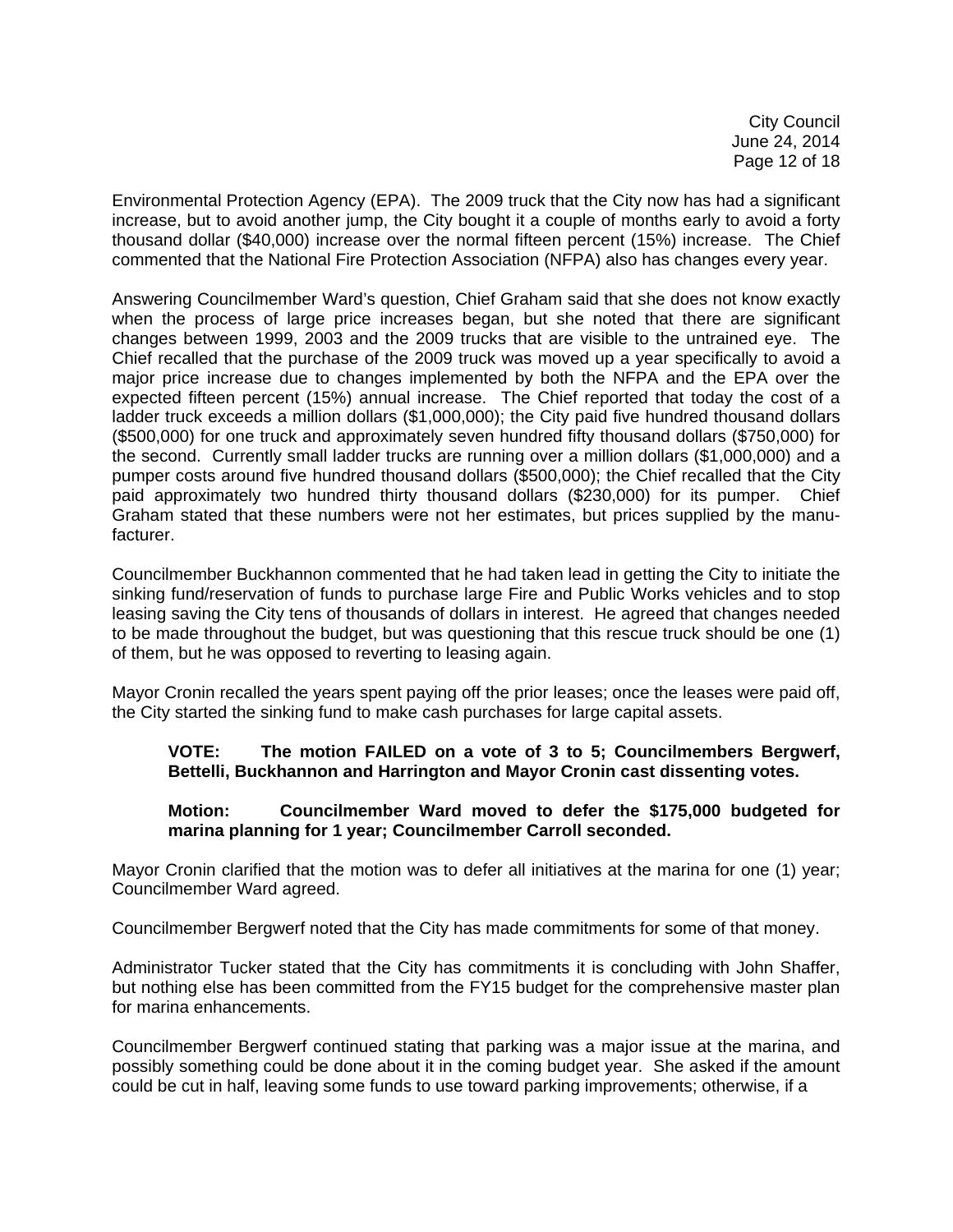project for parking was brought before Council in the coming months would be an out-of-budget expense.

Councilmember Buckhannon commented that parking was not just a marina problem as parking for the marina in the neighborhoods has become an issue for residents. In addition, marina parking in the neighborhoods was also a safety issue; the rights-of-way are not wide enough for people to park four feet (4 ft.) from the pavement.

In Councilmember Carroll's opinion, the fact that there were no exact plans for the money was a good reason to defer for one (1) year. He added that this initiative was not life threatening and the neighbors were upset with the way parking was occurring; he stated that the City should continue to support the Planning Commission in its efforts for the marina.

The Mayor indicated that he would be willing to defer for one (1) year, as long as Council would entertain an out-of-budget expenditure in the course of work that the Planning Commission and the Real Property Committee develop a feasible project in FY15.

Administrator Tucker commented that, if there were no money in the budget for future planning, there would be no money for the consultant to work with the Planning Commission.

Councilmember Buckhannon reminded Council that the Real Property Committee has been working for years trying to put a project together at the marina; the Planning Commission was brought in at the eleventh (11<sup>th</sup>) hour. The Planning Commission has been tasked to work with the consultant to develop a multi-disciplinary RFP, not to create a plan.

**AMENDMENT: Councilmember Ferencz moved to amend the motion to leave in the original \$75,000 budgeted for planning; Councilmember Carroll seconded and the motion PASSED UNANIMOUSLY.** 

 **VOTE ON AMENDED MOTION to reduce the funds for planning for future marina enhancements to \$75,000 to be funded equally by tourism funds and the marina fund: The motion PASSED UNANIMOUSLY.** 

 **MOTION: Referring to page 54 of the FY15 budget, version 6, Councilmember Ward moved to remove items included on lines 96 through 100 totaling \$156,000; Councilmember Carroll seconded.** 

Administrator Tucker clarified the motion by listing the items to be deleted included on those lines as:

- The walk-in freezer
- The ice machine (only with failure)
- The HVAC in the store (only with failure)
- The store coolers (only with failure)
- The replacement of the fuel dispensers at the docks (only with failure)

The Mayor posed the question of what would be done if any of these items were to fail.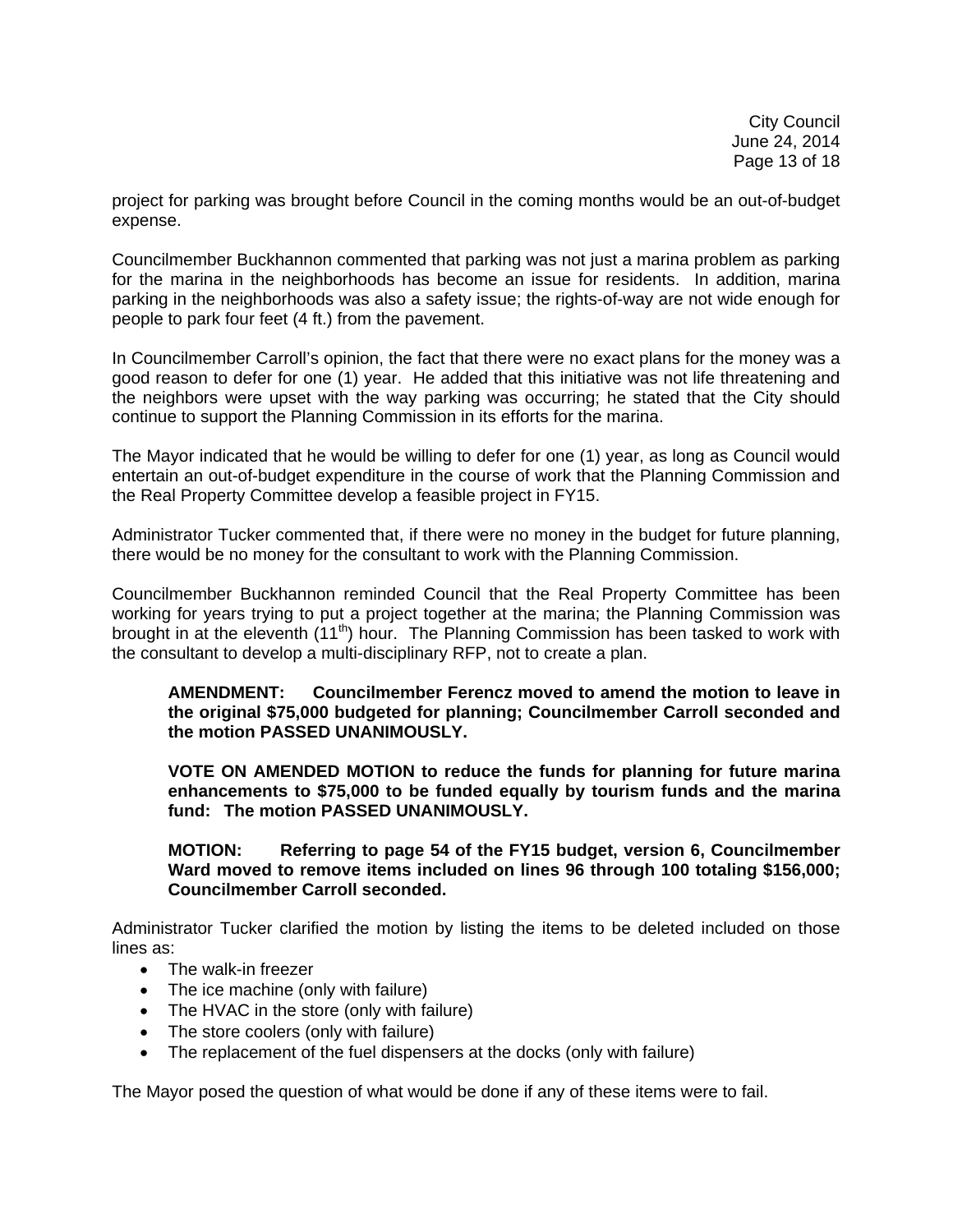City Council June 24, 2014 Page 14 of 18

Councilmember Ward repeated that the tenant has a triple-net lease and the fact that no other tenant in private business on the island gets this deal where the landlord is going to replace its fixtures.

Mayor Cronin hypothesized that, if one (1) of these items was to fail and the responsibility fell to the tenant to replace, the tenant might not be able to compensate the City the way it does now.

Councilmember Bergwerf stated that this is the tenant's lease; therefore, if the HVAC fails, the tenant could sue the City for not fulfilling its responsibilities under the lease.

The Mayor noted that the Real Property Committee has been charged with re-negotiating the lease with whatever amendments they can work out.

Councilmember Bergwerf said that she was not opposed to Councilmember Ward's motion, but she believed that the place to resolve these issues is the lease renewal at January 1, 2015. She stated her opinion that the HVAC system should be the responsibility of the landlord, but the ice machine should be the tenant's responsibility. She added that the tenant walked into a situation where he rented an existing business, and the lease said that the City owned these assets, which is the tenant's position. Things in the lease are negotiable, but the built-in equipment is a different matter.

When asked for her opinion, Attorney Halversen recalled preparing an outline of the items that remain the City's responsibility but did not recall if the items in question were included. She noted that there are items in the lease that belong to the City, but City is not obligated to replace.

Councilmember Ferencz suggested that the discussion leave who is responsible for what and to look at this as a budgetary decision; from that viewpoint she did not know of a reason not to defer these items for a year.

Administrator Tucker stated that, if the lease is negotiated then, even if in the budget, it will not be spent; the money is included in the FY15 budget if the City is not successful negotiating the lease in the way Council wants and one (1) of these items fails. The Administrator added that, if the fuel dispensers at the docks fail July 1, revenues would likely be substantially impacted. The Administrator suggested removing the walk-in freezer and the ice machine from the FY15 budget.

Councilmembers Ward and Carroll withdrew the motion and second respectively.

Councilmember Ward commented that he is hopeful that the City will negotiate the upcoming lease without including these items.

**MOTION: Councilmember Carroll moved to defer for 1 year the Front Beach fencing and to review having fencing in front of 2 private properties; Councilmember Ward seconded.**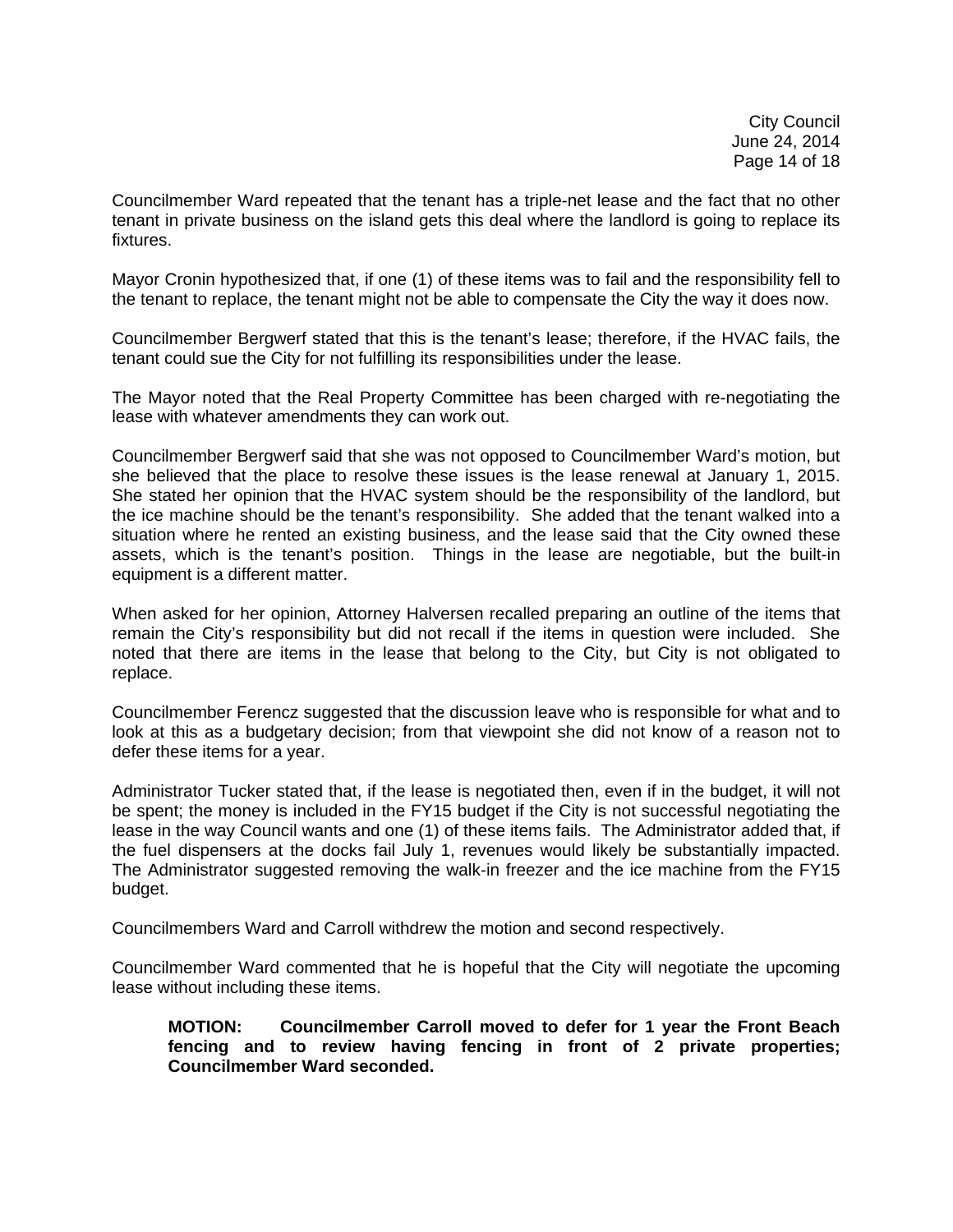City Council June 24, 2014 Page 15 of 18

As a member of the Real Property Committee, Councilmember Bergwerf stated that the replacement was not a safety issue, but that the fencing has deteriorated and will continue to do so.

Councilmember Buckhannon stated that the fencing is steel that has rusted and was to be replaced with aluminum fencing that has a longer lifespan. He recalled that using aluminum actually reduced the cost to approximately thirty-five thousand dollars (\$35,000).

Councilmember Carroll commented that there were two hundred seventy feet (270 ft.) of fencing that runs along the parking lot, the non-City-owned parking lot across from the Windjammer, and the Seaside condominiums; these are not City-owned properties, but the City placed fencing in front of them.

Councilmember Bergwerf explained that the fencing is on City-owned property and was included in the Front Beach improvement project. Acknowledging that the goal is to reduce the budget, but deferring things to FY16 only allows for further deterioration and increased costs.

Mayor Cronin suggested removing the fencing in front of the Windjammer and at Seaside condos. Administrator Tucker indicated that she is unsure whether the vegetation growing in the fence was planted as part of the project.

### **VOTE: The motion PASSED on a vote of 5 to 3; Councilmembers Bergwerf, Bettelli and Harrington cast the dissenting votes.**

Referring to pages 55 and 56, Councilmember Ferencz noted that there were fifty thousand dollars (\$50,000) and seventy-six thousand dollars (\$76,000) dedicated to signs and another one hundred fifty thousand dollars (\$150,000) for implementation of possible beach access parking. She said that she would like to see that parking plan money reduced; she noted that to get a plan in place and everything that entails will not cost the City one hundred fifty thousand dollars (\$150,000) in FY15 in her opinion. The Councilmember read that seventy-six thousand dollars (\$76,000) was to be spent on wayfinding sign plan design and the parking management plan design and that the fifty thousand dollars (\$50,000) for construction and installation of signs.

Administrator Tucker explained that the seventy-six thousand dollars (\$76,000) was the FY15 estimate on the remaining parts of contracts already entered into, the fifty thousand dollars (\$50,000) was to construct and install signs associated with wayfinding, the one hundred fifty thousand dollars (\$150,000) was a placeholder intended to be money for the City to use to implement whatever recommendation would come forward. Stantec is scheduled to make a presentation to Council in August. The Administrator acknowledged that the cost of implementing a parking management system may be less than one hundred fifty thousand dollars (\$150,000) but it could also be more; this money is to provide a source to do something about beach access parking if a plan comes forward that Council wants to implement.

Councilmember Bergwerf noted that this money represents a roll-over from the FY14 budget.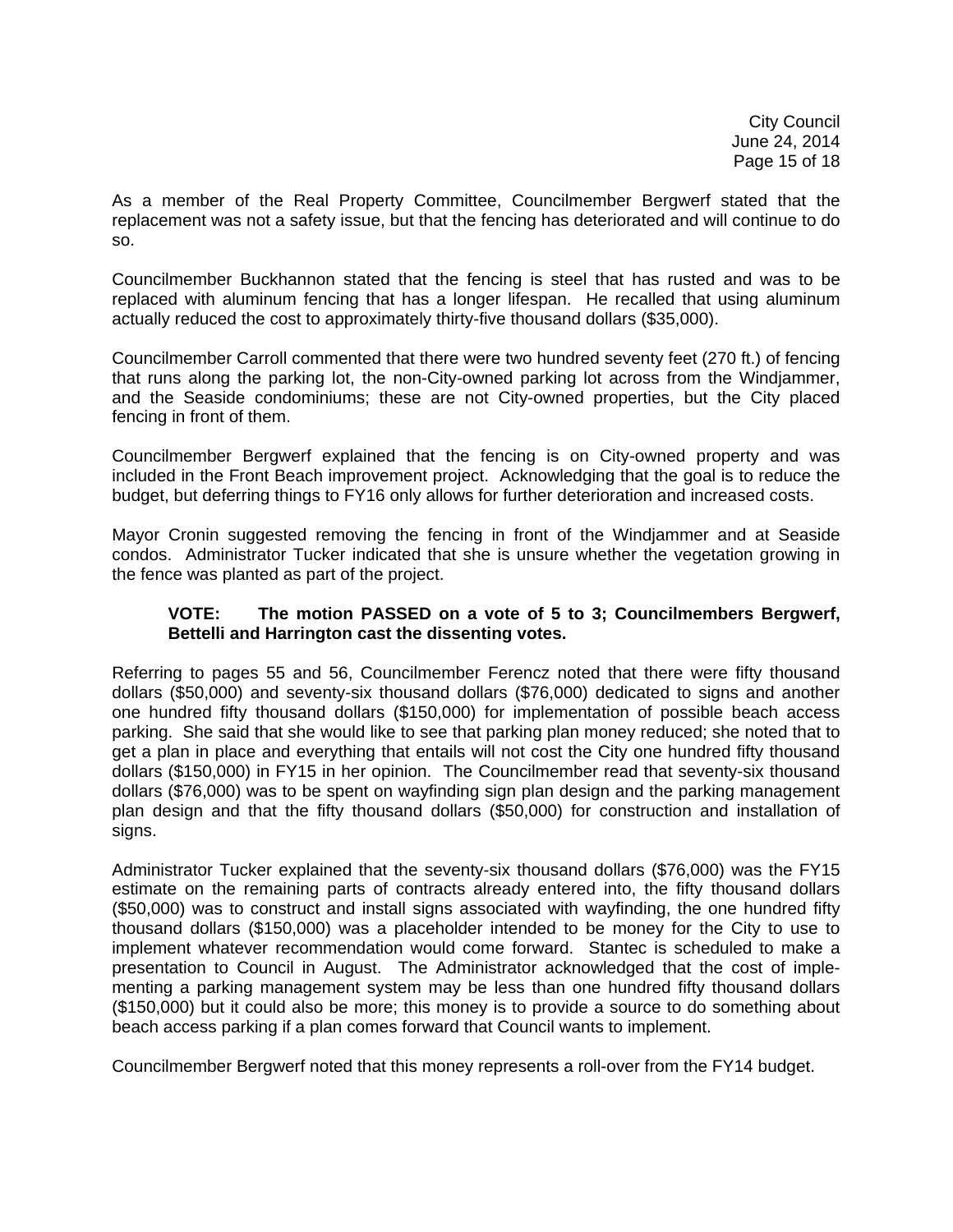Councilmember Buckhannon recalled that talk has been renewed in recent weeks about the City taking over the roads and to have the question put before island residents in November.

#### **MOTION: Councilmember Ferencz moved to reduce the budget for implementing a parking management plan to \$50,000: Councilmember Carroll seconded.**

Mayor Cronin asked Council if they would consider an out-of-budget expenditure if it finds that implementation of a parking management system is more than fifty thousand dollars (\$50,000).

Councilmember Carroll stated that Council has been told that a parking pass or permit program would be revenue neutral.

Mayor Cronin responded that the revenue would come in after the program is implemented, for which this money was intended.

Councilmember Ferencz remarked that, if the City were to take over the roads, a revenue neutral program would not be necessary.

Councilmember Bergwerf indicated that, in her opinion, one hundred fifty thousand dollars (\$150,000) was a conservative estimate.

**AMENDMENT: Councilmember Buckhannon moved to increase the motion for implementation of a parking system to \$100,000; Councilmember Bettelli seconded the amendment PASSED on a vote of 6 to 2 with Councilmembers Bergwerf and Harrington casting the dissenting votes.** 

 **VOTE on AMENDED MOTION: The amended motion to reduce total funding to \$100,000 for implementation of a parking management system PASSED ON A VOTE OF 5 to 3; Councilmembers Bergwerf, Bettelli and Harrington cast nay votes.** 

 **MOTION: Mayor Cronin moved to reconsider the FY15 budget as amended; Councilmember Bettelli seconded.** 

According to Treasurer Suggs, changes made to the budget at this meeting are:

- 1) Reduce funding for planning on marina enhancements from one hundred seventy-five thousand dollars (\$175,000) to seventy-five thousand dollars (\$75,000);
- 2) Remove forty thousand dollars (\$40,000) for Front Beach fencing; and
- 3) Reduce the placeholder for a potential parking management program from one hundred fifty thousand dollars (\$150,000) to one hundred thousand dollars (\$100,000).

Councilmember Ward stated that next year's budget was going to be tougher to produce than it was this year and noted that he would "be fighting tooth and nail for taxpayers, especially those on fixed incomes. He reiterated that the City must stop spending more than it brings in.

# **VOTE: The motion PASSED UNANIMOUSLY.**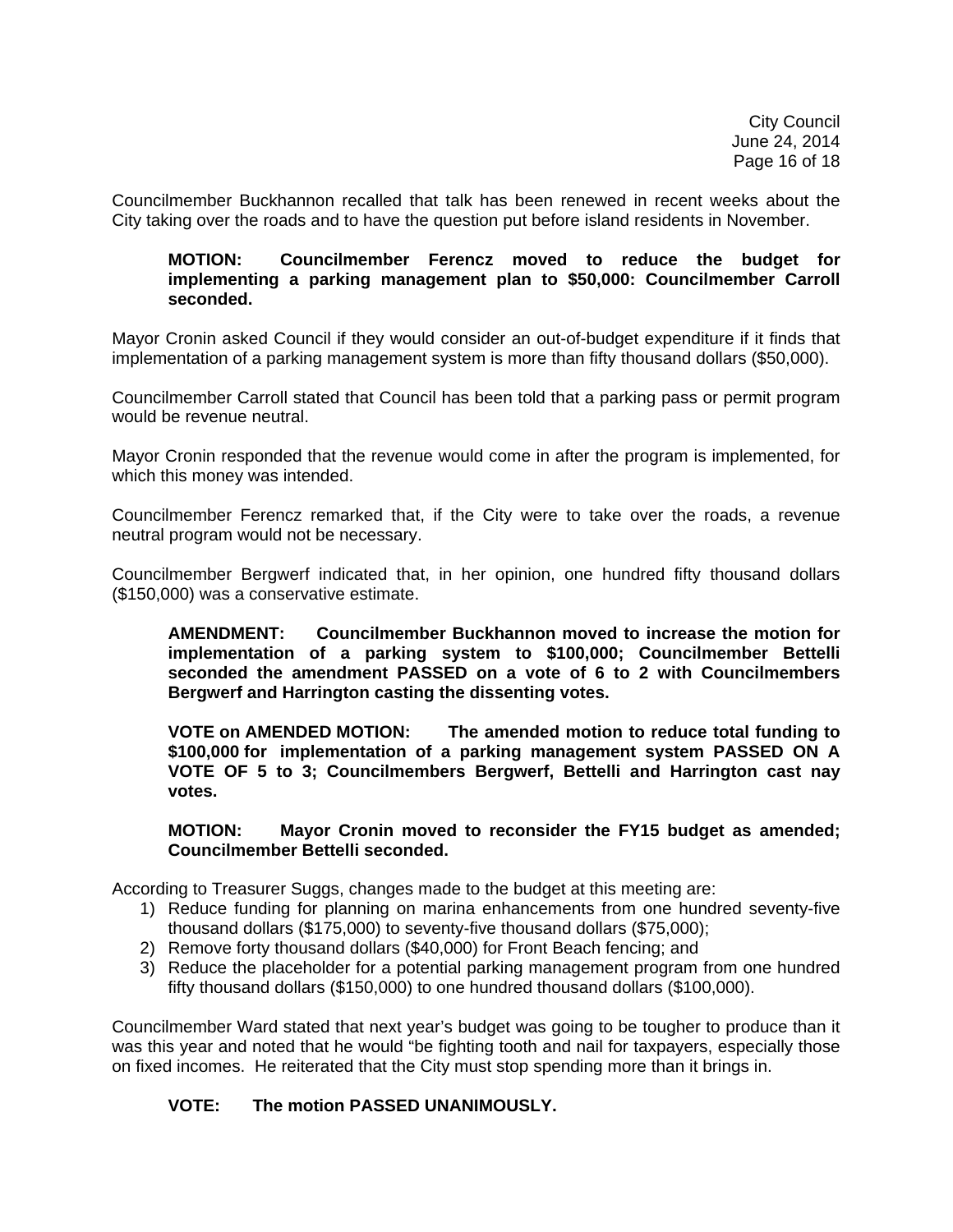City Council June 24, 2014 Page 17 of 18

 **Second Reading of Ordinance 2014-04 -** An Ordinance Amending Title 7, Chapter 1, Business Licenses, Article A, General Provisions, Section 7-1-22, Classification and Rates of the City of Isle of Palms Code of Ordinances to Increase the Business License Fee for Non-Residents From One Hundred Fifty Percent to Two Hundred Percent of the Rates for the Applicable Class.

**MOTION: Mayor Cronin moved to approve for Second Reading and to waive the reading of Ordinance 2014-04; Councilmember Bettelli seconded and the motion PASSED UNANIMOUSLY.** 

#### **10. Introduction of New Bills, Resolutions and Proclamations**

 **First Reading, by title only, of Ordinance 2014-06 –** An Ordinance Amending Title 1, Government and Administration, Chapter 3, Procedures, Committees, Ordinances and Use of Code, Article A, Rules of Order and Procedure, Section 1-3-1, Regular Meetings, of the City of Isle of Palms Code of Ordinances to Change the Time for Regular Meetings of City Council to 6:00 p.m. in the evening.

#### **MOTION: Mayor Cronin moved to approve for First Reading, by title only, of Ordinance 2014-06; Councilmember Carroll seconded and the motion PASSED UNANIMOUSLY.**

 **First Reading, by title only, of Ordinance 2014-07 –** An Ordinance Authorizing the Grant of a Utility Easement on a Portion of the City's Property Identified as TMS #571- 07-00-029 to the South Carolina Electric and Gas Company for Conversion of Power Lines to Underground Facilities.

**MOTION: Mayor Cronin moved to approve for First Reading, by title only, of Ordinance 2014-07; Councilmember Carroll seconded and the motion PASSED UNANIMOUSLY.** 

 **Proclamation for National Beach Safety Week, June 1-8, 2014** 

 **MOTION: After a summation by Administrator Tucker, Mayor Cronin moved to approve and to suspend the reading of the Proclamation for National Beach Safety Week; Councilmember Bettelli seconded and the motion PASSED UNANIMOUSLY.** 

#### **11. Miscellaneous Business**

#### **Consideration of alternatives for City Council and Committee meeting times and Dates**

Mayor Cronin recalled that, at the last meeting, Council discussed changing the starting time to for Council meetings to 6:00 p.m.; additionally Council questioned consolidating the dates and times for committee meetings. The Mayor stated that he had solicited and received input from